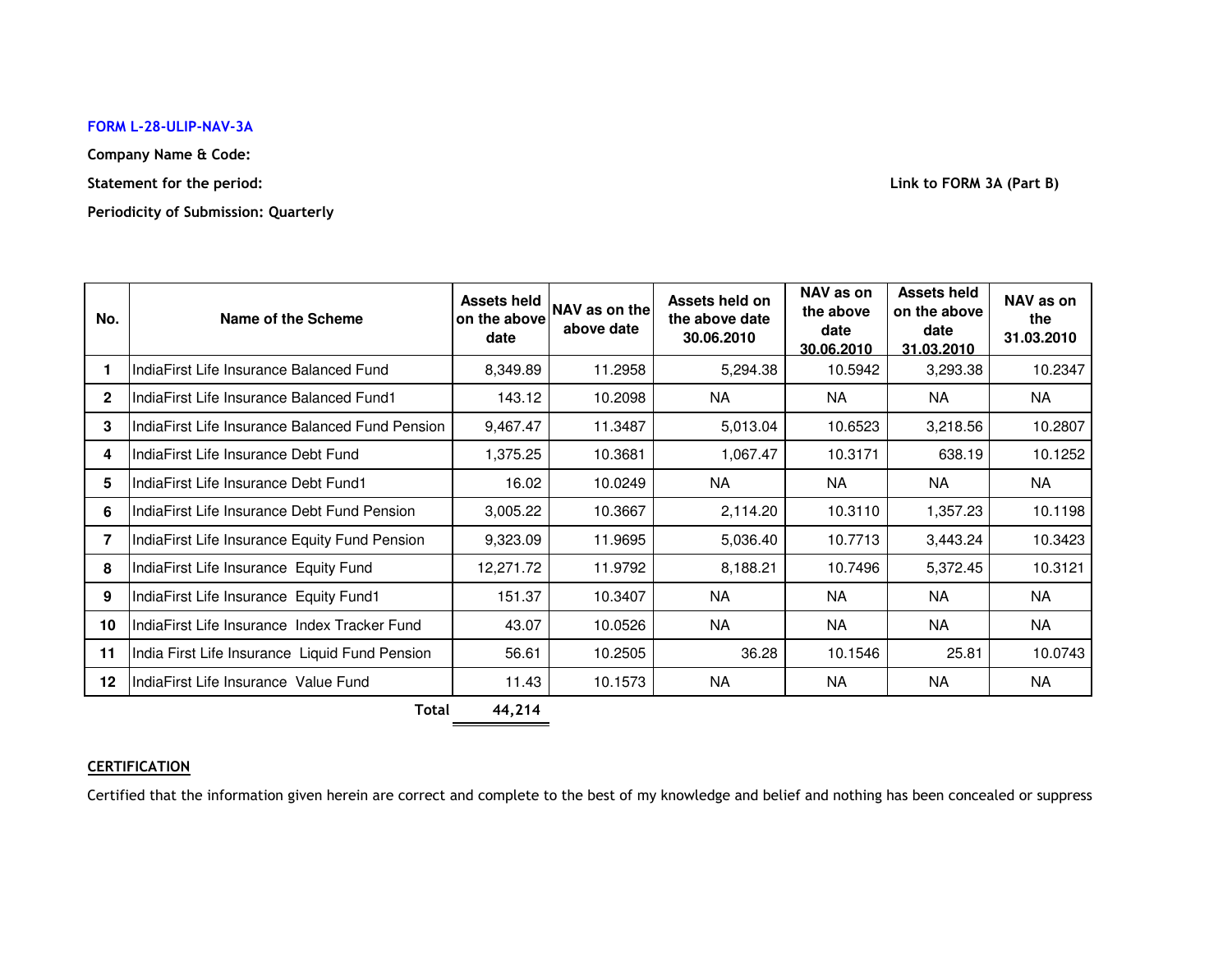**DATE :**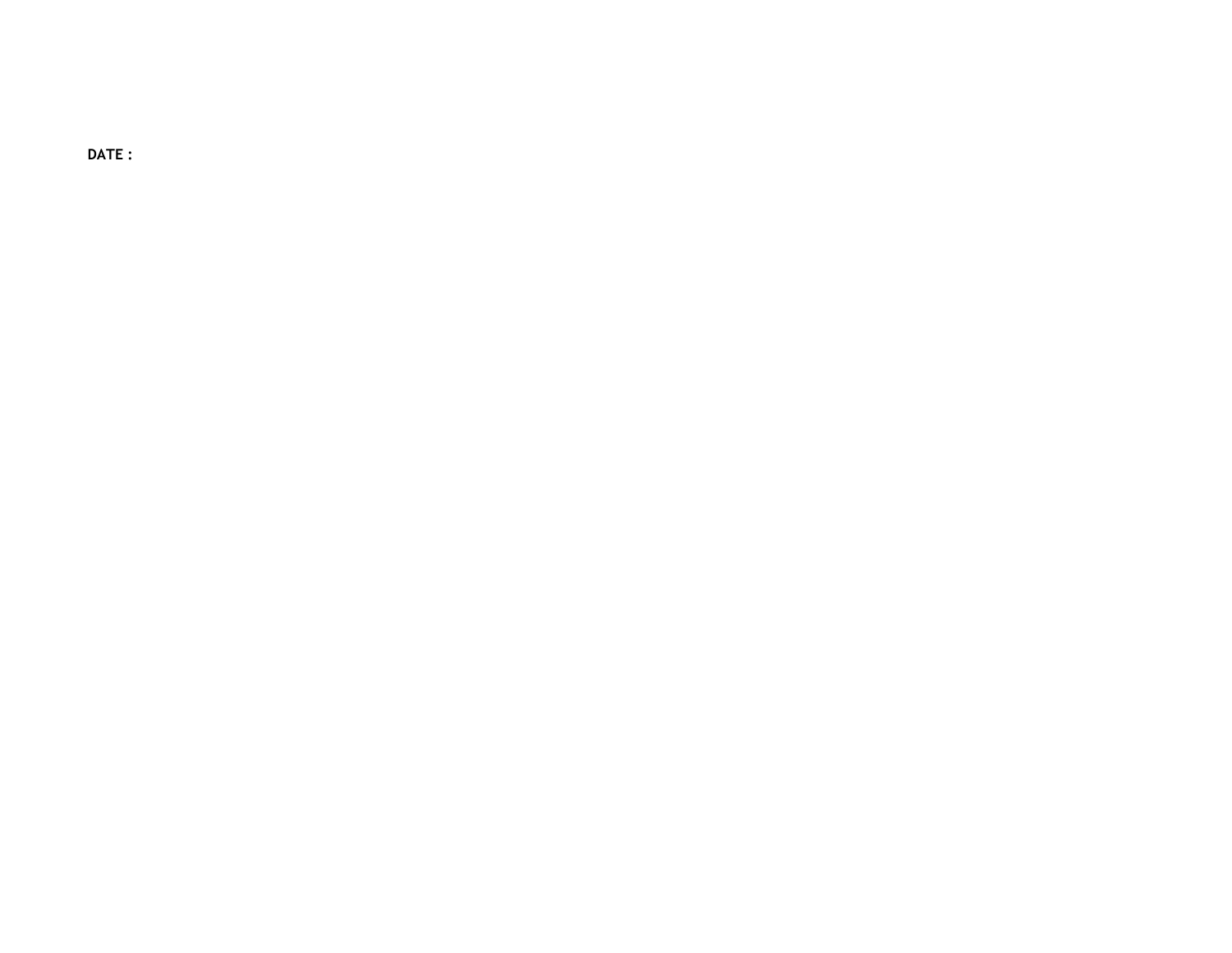| NAV as per<br>LB <sub>2</sub> | <b>Previous Qtr</b><br><b>NAV</b> | 2nd Previous<br><b>Qtr NAV</b> | <b>3rd Previous</b><br><b>Qtr NAV</b> | <b>Annualised</b><br>Return /<br>Yield | 3 Year<br><b>Rolling</b><br><b>CAGR</b> |
|-------------------------------|-----------------------------------|--------------------------------|---------------------------------------|----------------------------------------|-----------------------------------------|
| 10.23                         | 415.2712                          | 10.0187                        | <b>NA</b>                             | NA                                     | <b>NA</b>                               |
| NA.                           | NA.                               | NA.                            | NA.                                   | <b>NA</b>                              | NA.                                     |
| 10.28                         | 360.5581                          | 10.0625                        | ΝA                                    | NA                                     | <b>NA</b>                               |
| 10.13                         | 70.9802                           | 10.0087                        | <b>NA</b>                             | <b>NA</b>                              | NA                                      |
| NA.                           | NA                                | NA                             | <b>NA</b>                             | NA.                                    | NA.                                     |
| 10.12                         | 145.8362                          | 10.0079                        | <b>NA</b>                             | <b>NA</b>                              | <b>NA</b>                               |
| 10.34                         | 301.4558                          | 10.0715                        | NA                                    | <b>NA</b>                              | <b>NA</b>                               |
| 10.31                         | 784.3181                          | 10.0417                        | NA                                    | NA                                     | NA                                      |
| <b>NA</b>                     | NA                                | NA.                            | <b>NA</b>                             | NA.                                    | NA.                                     |
| <b>NA</b>                     | NA                                | <b>NA</b>                      | <b>NA</b>                             | NA.                                    | <b>NA</b>                               |
| 10.07                         | 0.6116                            | 10.0199                        | <b>NA</b>                             | NA                                     | ΝA                                      |
| <b>NA</b>                     | NА                                | NA                             | <b>NA</b>                             | <b>NA</b>                              | <b>NA</b>                               |

**PART - C**